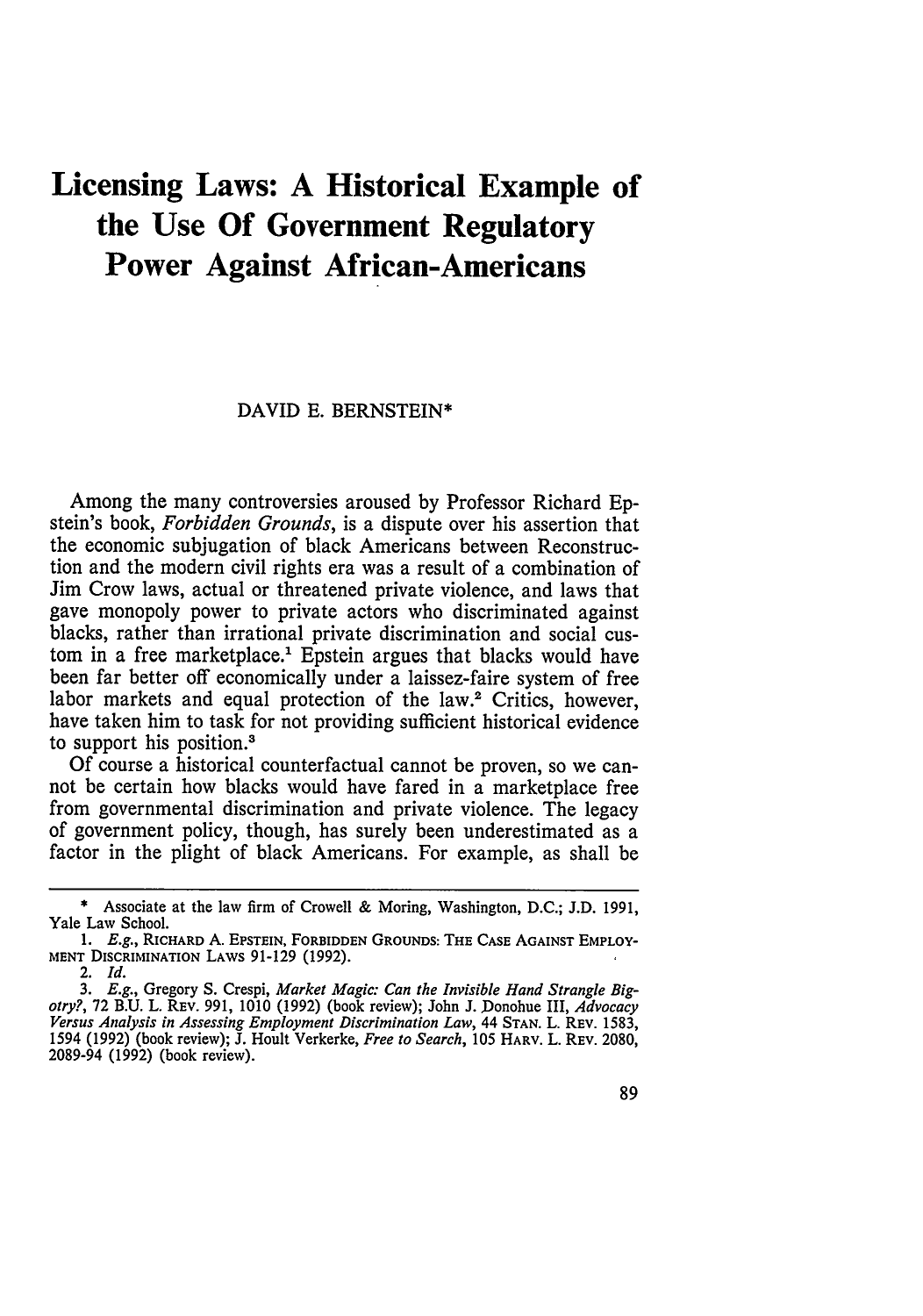demonstrated below, white interest groups used occupational licensing laws to stifle black economic progress. While generally not Jim Crow laws per se, the laws were used both in the South and the North to prevent blacks from competing with established white skilled workers.

#### I. **LICENSING** LAWS, PEOPLE OF COLOR, **AND** THE **COURTS**

The first thing that should be noted about licensing laws is that even if their supporters had the best of intentions, and had no hostility to blacks, the laws would have hurt blacks nonetheless. Because unions did not admit blacks into their apprenticeship training programs and because southern public schools provided blacks with very little vocational training as compared to whites,<sup>4</sup> skilled black workers generally had little formal training in their professions and therefore often could not satisfy certain licensing requirements despite their practical experience. Moreover, because of discrimination, blacks usually had little formal education, making the typical licensing exam comprised of written sections an insurmountable hurdle to many blacks. Therefore, even purely public-spirited licensing laws, if such things actually existed, necessarily harmed blacks.

The pursuit of the public interest, however, was seldom the sole motivation behind the passage of licensing statutes. States and municipalities frequently passed licensing laws at the behest of the organized members of the licensed profession in order to grant them a state-sponsored monopoly at the expense of those who could not get the license. Even in cases of "hostile" licensing, when the licensing process was originated to regulate an industry in the public interest, generally the licensed group quickly gained control of the licensing process and used it to benefit its members by limiting the number of new entrants, thus assuring those already in the field of higher incomes.<sup>5</sup>

Organized groups of workers controlled the licensing process through their unions or professional societies. Those groups usually excluded blacks, and they used the licensing statutes to prevent blacks from gaining licenses in professions in which they were once numerous — particularly, though far from exclusively, in the South - and to prevent blacks from getting a toehold in other fields.<sup>6</sup>

<sup>4.</sup> HERBERT R. NORTHRUP. ORGANIZED LABOR **AND** THE NEGRO **38 (1944).**

**<sup>5.</sup>** *See* Lawrence M. Friedman, *Freedom* of Contract *and Occupational Licensing 1890-1910: A Legal and Social Study,* 53 **CAL.** L. REv. **487, 496-97** n.41 **(1965).**

<sup>6.</sup> Richard B. Freeman, *The Effect of Occupational Licensing on Black Occupational Attainment, in* OCCUPATIONAL **LICENSING AND** REGULATION (Simon Rottenberg ed., 1980); Herbert Hill, *Black Labor and Affirmative Action: An Historical Perspective, in* **THE QUESTION** OF DISCRIMINATION 190, 213 (William Darity, Jr. & Steven Shulman eds., 1989) [hereinafter *Affirmative Action]; cf.* LORENZO **GREENE &** CARTER **0.**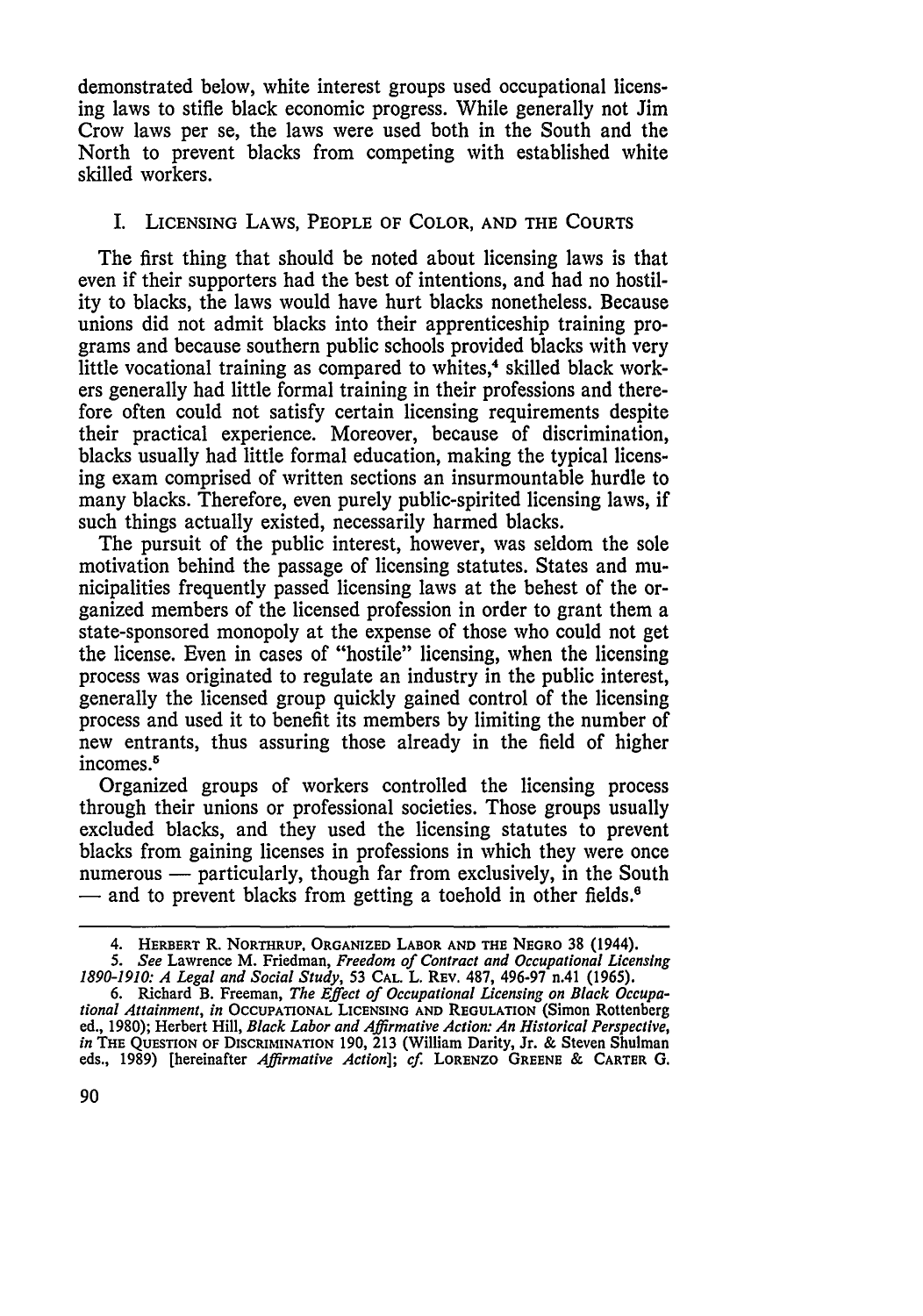Occasionally, states or municipalities passed laws explicitly restricting blacks from a profession. **A** Maryland statute, for example, restricted admission to the bar to white males.7 Far more often, however, organized white workers used facially neutral laws that had a plausible public health or welfare justification to keep blacks out of a field.

Indeed, facially neutral licensing laws have a history of being used against racial minorities. *Yick Wo v. Hopkins,8* one of the first Fourteenth Amendment equal protection and substantive due process cases to reach the Supreme Court, involved a San Francisco ordinance that made it unlawful to run a laundry business without having first obtained a license from the City Board of Supervisors. As the case wound its way through the courts, the government asserted that the ordinance was a prophylactic measure against a potentially disastrous fire. The city, however, obviously designed the law to eliminate Chinese laundries that were usually housed in wooden buildings. The Board of Supervisors also administered the law unevenly; whites who owned wooden laundries were able to acquire the necessary operating licenses, while the government prosecuted Chinese laundry owners.<sup>9</sup> The Supreme Court struck down the law, noting that it violated economic liberty and arguing: "Though the law itself be fair on its face and impartial in appearance, yet, if it is applied and administered **by** public authority with an evil eye and an unequal hand **.. .**the denial of equal justice is still within the prohibition of the Constitution."<sup>10</sup>

Despite its potential power, courts rarely relied upon *Yick Wo* in licensing cases. Instead, an 1888 case, *Dent v. West Virginia,"* in

yous later in an<br>8. 118 U.S. 356 (1886).<br>9. The white compared The white owners of steam laundries who competed with the Chinese hand laundries provided the motivating force behind the laundry law. *See In re* Wo Lee, 26 F. 471, 474 (C.C.D. Cal.), *afid sub nom. Yick Wo,* 118 U.S. 356 (1886). An analogous situation occurred in Georgia in the 1920s, when white owners of steam laundries persuaded the City of Atlanta to pass an ordinance requiring black washwomen to obtain a certificate that their premises were disease free. The black community understood the ordi- nance to have discriminatory origins. Edward A. Gaston, A History of the Negro Wage Earner In Georgia 292-93 (1957) (unpublished Ph.D. dissertation, Emory University).

10. **GASTON,** *supra* note 9, at 373-74.

**11.** 129 **U.S.** 114 (1888).

WOODSON . THE NEGRO WAGE EARNER 192 (1969) (blacks in Memphis had trouble passing plumbers license test as early as 1902).<br>7. The Maryland Supreme Court upheld the law on the strength of The Slaughter

House Cases, 83 U.S. 36 (1873). In re Taylor, 38 Md. 28 (1877); see David S. Bogen, The Transformation of the Fourteenth Amendment: Reflections from the Admission of Maryland's First Black Lawyers, 44 Mp. L. REV. 939, 943 dated a few years later in an unreported decision. *Id.* at 1038-39.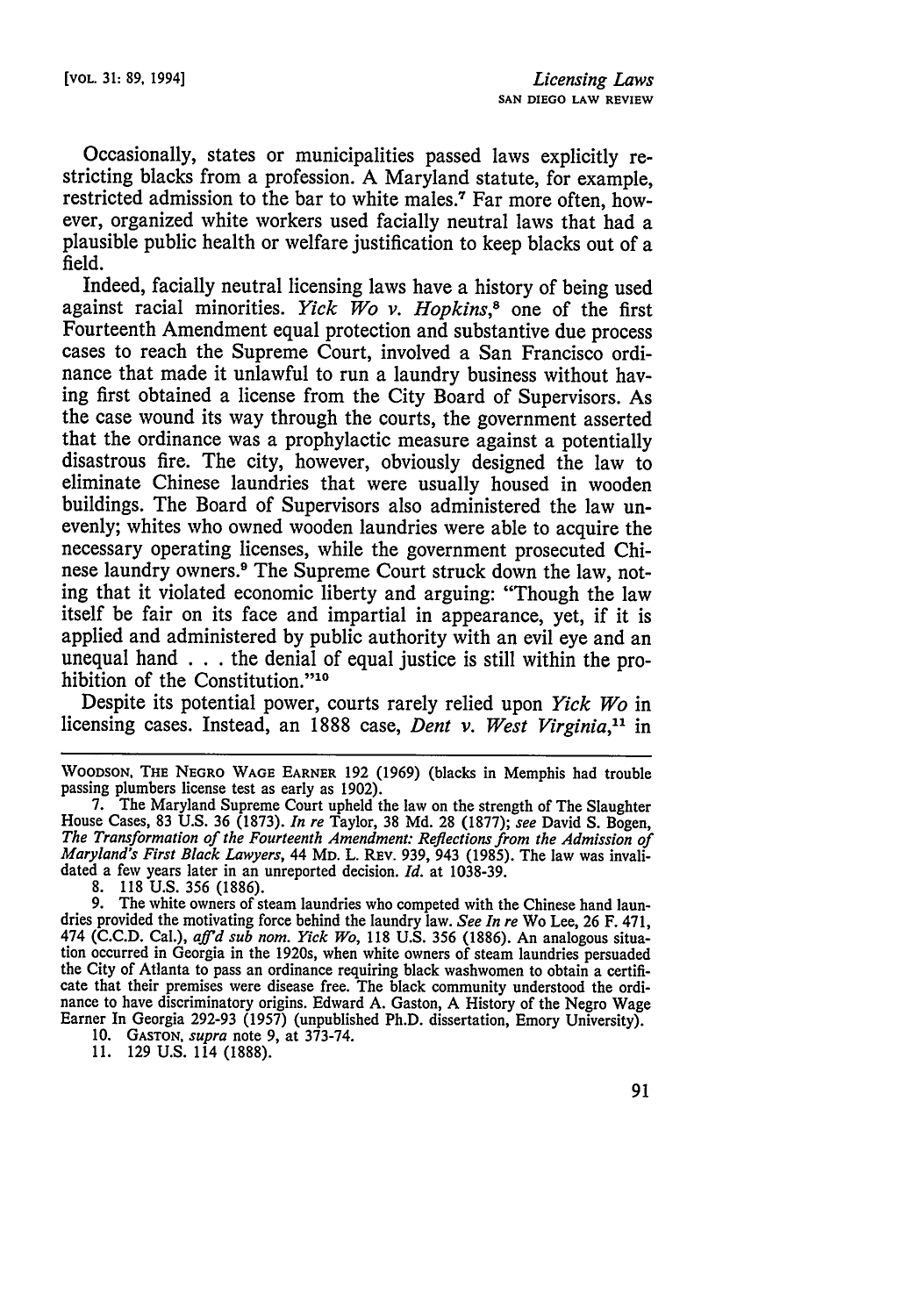which the Court upheld the licensing of physicians on public health grounds, became the most important licensing precedent. The Supreme Court had subsequent opportunities to rule on the question of the licensing of physicians, and invariably sustained the licensing laws.12 On the strength of those cases, lower courts universally accepted the general proposition that licensing statutes were constitutional.<sup>13</sup>

Nonetheless, it was not inevitable that the *Dent* holding would establish the rule governing licensing challenges. In 1897, the Supreme Court explicitly embraced liberty of contract in *Allgeyer v. Louisiana,* emphasizing the right of a person "to earn his living by any lawful calling."14 The most famous liberty of contract case, *Lochner v. New York*,<sup>15</sup> also gave hope to anti-licensing forces. Not only did the decision generally stand for liberty of contract, but the majority in *Lochner* also specifically referred to the dangers of occupational licensing. Justice Peckham, writing for the Court, warned that "interference on the part of the legislatures of the several states with the ordinary trades and occupations seems to be on the increase. $116$ Peckham approvingly cited decisions in which state courts invalidated licensing regulations on the trade of shoeing horses.<sup>17</sup>

Yet *Lochner,* like *Yick Wo* and *Allgeyer* before it, had little impact on most state court licensing decisions. As long as the government was able to cite a plausible public health purpose for a licensing statute, it was almost always upheld. This judicial deference allowed racially exclusionary white unions and professional organizations to monopolize certain professions. 18 The rest of this Article will explore three examples of occupations from which blacks were restricted through the application of facially-neutral licensing  $laws$  — medicine, plumbing, and barbering.

14. **165 U.S.** 578, **589 (1897).**

<sup>12.</sup> Watson v. Maryland, 218 U.S. 173 (1910); Reetz v. Michigan, 188 U.S. 505 (1903); Hawker v. New York, 170 U.S. 189 (1898); *see also* Douglas v. Noble, 261 U.S. 165 (1923) (upholding licensing of dentists).

**<sup>13.</sup>** RICHARD REAVES, THE LAW OF **PROFESSIONAL LICENSING AND CERTIFICATION** 1 (1984); Friedman, *supra* note **5,** at **511.** *Dent* was cited as late as 1964 in Smith v. State of California, **336 F.2d 530** (9th Cir. 1964), in a case upholding the licensing of engineers. The court relied on *Dent,* noting that while *Dent* applied to medicine, "[t]he principles stated in the *Dent* case have been widely applied **by** all of the states in a great variety of professions and businesses." *Id.* at 534.

**<sup>15.</sup>** 198 **U.S.** 45 (1905).

<sup>16.</sup> *Id.* at 60.

<sup>17.</sup> *Lochner,* 198 U.S. at 63, *citing* Bessette v. People, 193 Ill. 334, 62 N.E. 215 (1901); People v. Beattie, 96 A.D. 383, 89 N.Y.S. 193 (1904); *In re* Aubry, 36 Wash. 308, 78 P. 900 (1904).

<sup>18.</sup> License fees were also used against striking black workers at least one time. W. HARRIS, **THE** HARDER WE **RUN:** BLACK WORKERS **SINCE THE** CIVIL WAR **37 (1982)** (introduction of a \$25 license fee requirement broke the strike of Atlanta laundresses in 1881).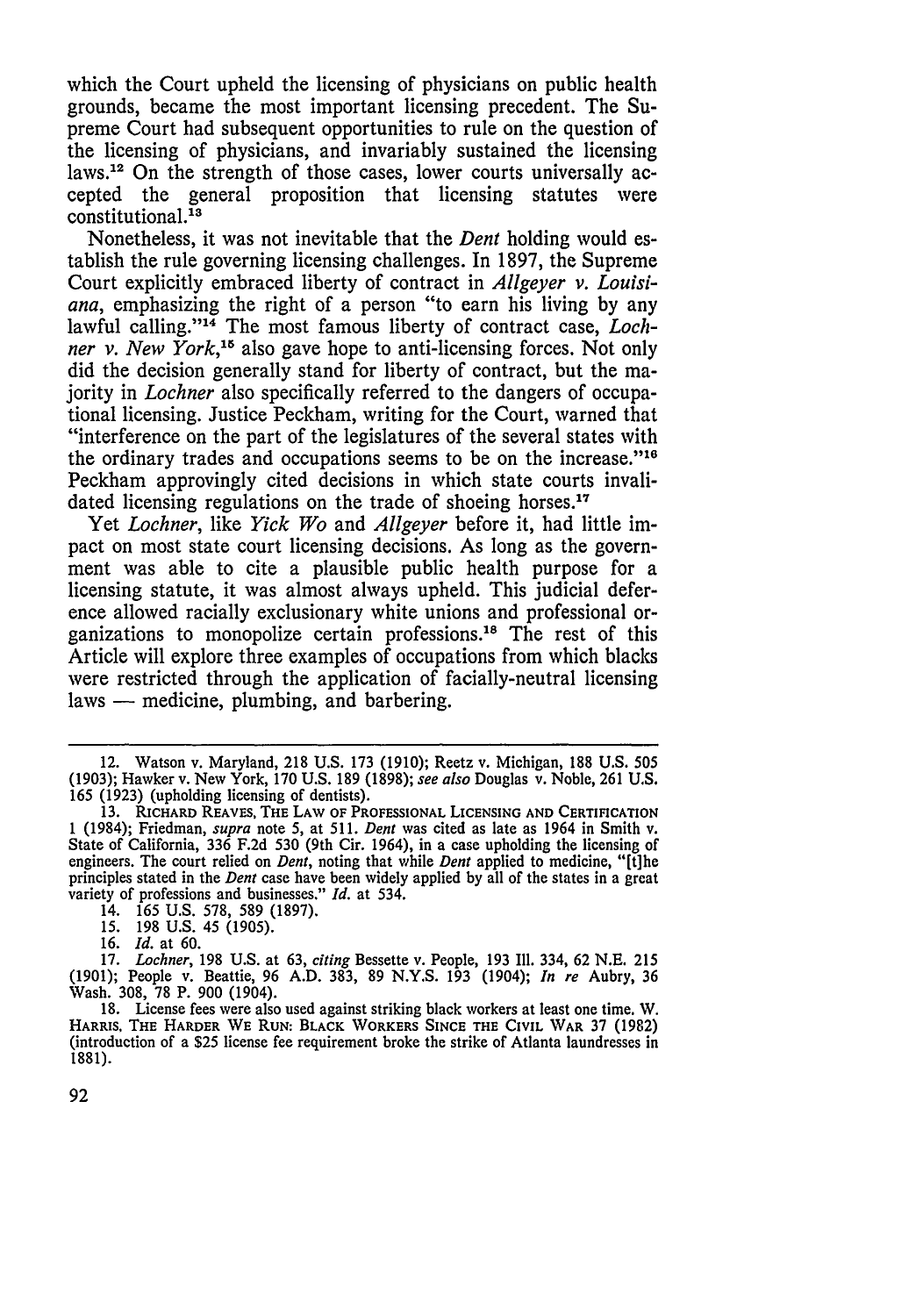### *A. Physician Licensing Laws*

The physician licensing laws are a clear example of laws initially passed for a public purpose that wound up hurting blacks unintentionally. The impact of the growth of licensing laws on the number of black physicians was not severe, at first. For example, despite the spread of licensing laws, between 1900 and 1910 the percentage of black physicians in the United States rose from 1.3 % to **2%.19**

In 1910, Abraham Flexner published his famous study of medical education in the U.S., known as the Flexner Report. Flexner's study showed that many American medical schools provided severely inadequate education and many doctors were, therefore, incompetent to practice medicine. In response, some states put medical licensure directly in the hands of the American Medical Association (AMA).20 Other states required that potential doctors be graduates of a medical school rated "A" or " $\vec{B}$ " by the AMA.<sup>21</sup>

Once the AMA took control of the licensing procedure, state physician licensing laws began to have marked effects on the number of black doctors. Most important, they forced five of the seven existing black medical schools — those that educated most black doctors to close.22 These schools received "C" or lower ratings from the AMA despite desperate attempts by their administrators to raise their standards.<sup>23</sup>

With the black community in dire need of physicians, one would have imagined that public-spirited licensing officials would have temporarily bent standards to allow the black schools to catch up. Alternatively, they could have pressured the other medical schools to admit black students. The AMA, though, was concerned mainly

23. Savitt, *supra* note 22.

<sup>19.</sup> Reuben A. Kessel, *The A.M.A. and the Supply of Physicians,* 35 LAW & **CONTEMP.** PROBS. 267, **270** (1970).

<sup>20.</sup> FRANCIS DELANCY, **THE LICENSING** OF **PROFESSIONS IN** WEST VIRGINIA 111-12 & n.76 (1938).

<sup>21.</sup> **HERBERT WALL, OCCUPATIONAL** RESTRICTIONS: A **STUDY** OF **THE** LAWS OF **EIGHTEEN SELECTED STATES, COVERING THE REQUIREMENTS** FOR **ENTERING OCCUPA-**TIONS THEREIN 30 (1929).

<sup>22.</sup> Kessel, *supra* note 19, at 270. As late as the 1940s approximately 80% of black doctors were receiving their education at the two black medical schools, Howard and Meharry. **GUNNAR** MYRDAL, **AN** AMERICAN **DILEMMA** 32, 419 (1943). For a history of how the Flexner Report led to the closure of certain medical schools for blacks, see Todd L. Savitt, *The Education of Black Physicians at Shaw University, 1882-1918, in* **BLACK AMERICANS IN NORTH CAROLINA AND THE SOUTH** 160, 181-85 (Jeffrey **J.** Crow & Flora J. Hatley eds., 1984). Savitt's article also provides statistics showing the negative effect that state licensing laws had on black medical schools and students. *Id.* at 182- 83.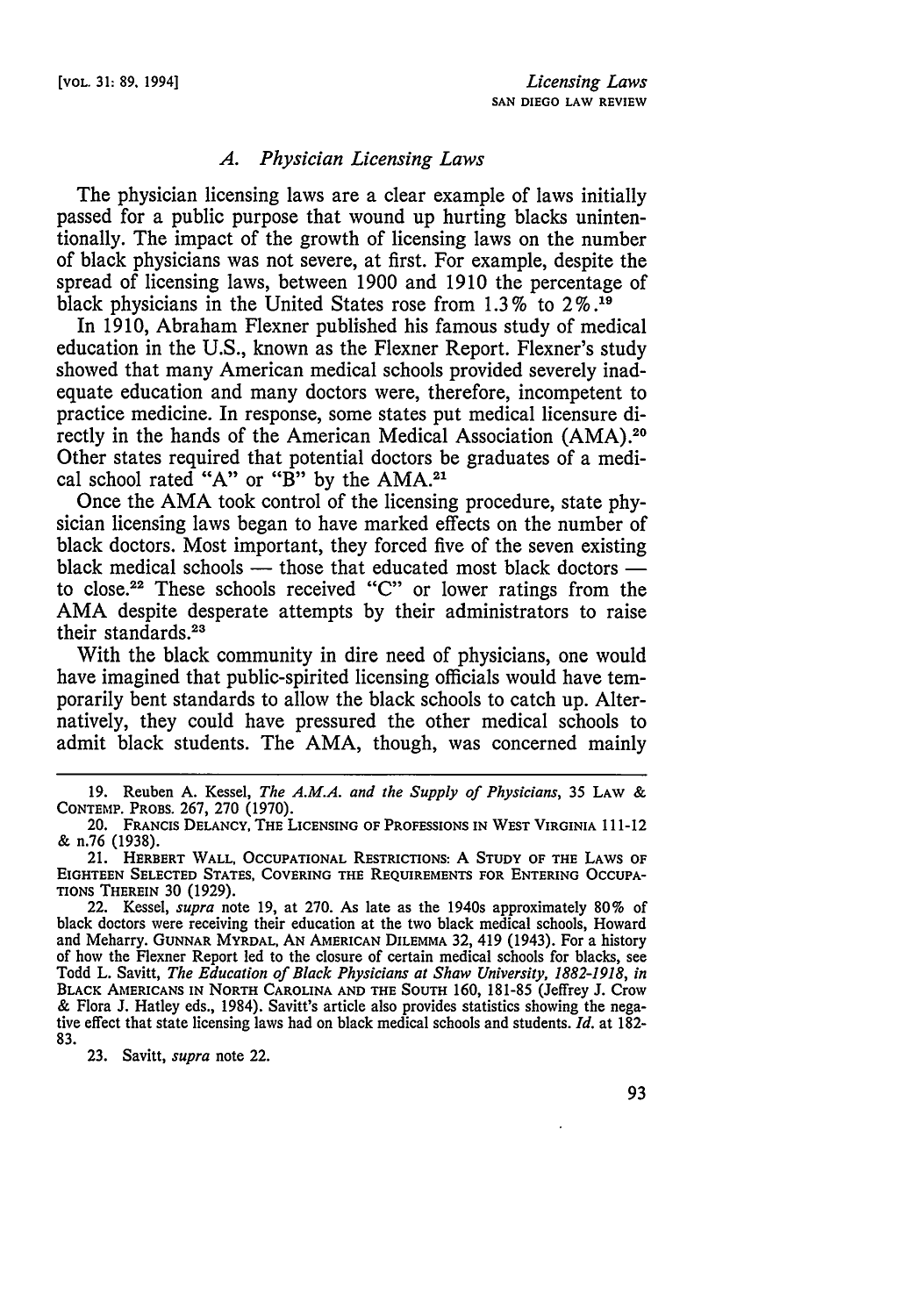with the interests of its members, who were, **by** strict rule, all white.24 Not surprisingly, after **1910** the percentage of black doctors, which had been rising, leveled off.<sup>25</sup> The discriminatory effects of facially-neutral physician licensing statutes helped create a shortage of medical personnel to serve the black community that continues to this day.

## *B. Plumber Licensing Laws*

Valid public health rationales for states and municipalities to regulate plumbers existed. Defective and improperly installed plumbing fixtures were responsible for dysentery epidemics in Chicago in **1933** and in Kansas in 1942.26 But licensing statutes allegedly promulgated for public health reasons are susceptible to being used primarily as barriers to entry.27 Yet, for the most part, courts refused to examine the motives behind the statutes or how they were implemented. As a practical matter, courts allowed the interests of black plumbers to suffer without any gain to the public health.

Licensing statutes for plumbers generally delegated the power to license individuals as plumbers to a licensing board composed of members appointed **by** the mayor and/or city council. Not surprisingly, local plumbers' unions, representing the politically best-organized plumbers, were able to exert a great deal of influence over who was chosen to serve on the board of examiners. The Plumbers' and Steamfitters' Union, affiliated with the American Federation of Labor **(AFL),** excluded blacks nationally throughout the *Lochner* era.28 Through their influence on boards of examiners, the unions were often able to deny licenses to their black competitors.29

<sup>24.</sup> DELANCY, *supra* note 20, at 111-15; *see generally JAMESG*. BURROW, ORGAN-IZED **MEDICINE** IN THE PROGRESSIVE ERA: THE MOVE TOWARD MONOPOLY **(1977).**

**<sup>25.</sup>** MYRDAL, *supra* note 22, at **319** Table **3;** Kessel, *supra* note **19,** at **270.** Discrimination in medicine due to licensing was also extremely harmful to Jews. *See* Reuben Kessel, *Price Discrimination in Medicine,* **1 J.L. & ECON.** 20, 47 n.82 **(1958);** *see also* Thomas Moore, *The Purpose of Licensing,* 4 **J.L. &** ECON. **93 (1961)** (citizenship requirements were added to licensing laws to keep out Jewish immigrants).

**<sup>26.</sup>** Note, *Restriction of Freedom of Entry into the Building Trades,* **38** IOWA L. REV. **556, 557 (1953).**

**<sup>27.</sup> Cf.** WALTER GELLHORN, INDIVIDUAL FREEDOM **AND GOVERNMENT RE-STRAINTS** 114-15 **(1968);** Friedman, *supra* note **5,** at 497 n.41.

**<sup>28.</sup>** PHILIP FONER, HISTORY OF THE LABOR **MOVEMENT** OF THE **UNITED STATES:** THE **POLICIES AND** PRACTICES OF THE **AMERICAN FEDERATION** OF LABOR, **1900-1909** 240 (1964) (exclusion of plumbers around turn of the century); DEP'T OF RESEARCH **AND INVESTIGATIONS, NAT'L URBAN** LEAGUE, **NEGRO** MEMBERSHIP **IN AMERICAN** LABOR **UN-**IONS **38 (1930); STERLING** SPERO **&** ABRAM HARRIS, THE BLACK WORIKER **58 (1931)** (blacks excluded from plumbers' uniofi **by** tacit agreement); Charles **S.** Johnson, *Negro Workers and the Unions,* THE **SURVEY,** Apr. **15, 1928,** at **113** (as of **1928,** out of **35,000** members of Plumbers' and Steam Fitters' Union none were black, despite **3,600** Negro workers in the trade as of **1928).**

**<sup>29.</sup>** As Spero and Harris noted in their **1931** study of black workers: "It is generally understood that Negroes are not admitted to the Plumbers' and Steamfitters' Union.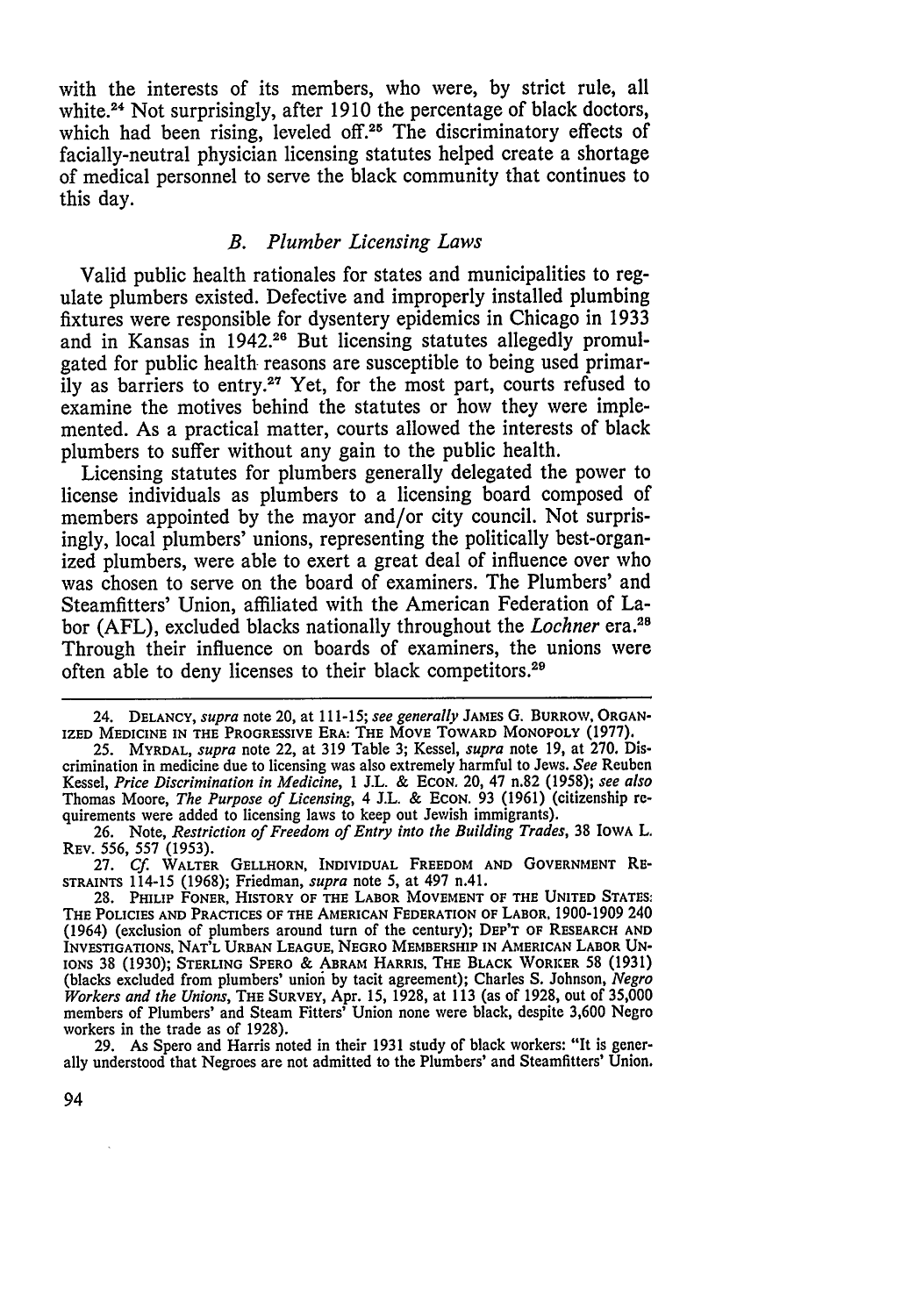Despite liberty-of-contract arguments made by unlicensed plumbers, state courts almost uniformly upheld the power of the state to license plumbers on public health grounds and rarely looked closely at how licensing was being administered. The judges of the day, infused with Progressive optimism about the benevolence of government and the value of institutionalized expertise, seem to have had little or no awareness of the misuses to which licensing laws could so easily be put. In 1898, for example, the Wisconsin Supreme Court upheld a plumbers licensing law, noting that it did not "anticipate that any examining board would go further than the act requires, and insist upon more than this practical knowledge acquired in the school of experience."<sup>30</sup> The Wisconsin court apparently believed that the licensing authorities' only interest would be to protect the public health from incompetent plumbers.

Yet by the time the Wisconsin Supreme Court decided *Winkler, a* case had been published in which a party alleged that a licensing board was using discriminatory criteria in making its decisions. In an 1895 New York State case, *People ex rel. Nechamcus v. Warden,31* Peter Nechamcus, a master plumber, complained that he was unable to get a plumber's license because of his religion and his Russian nationality.32 His brief gave examples of other applicants who had been refused certificates because of their "race and religion" and because they did not belong "to an association of master plumbers."33 In other words, Nechamcus argued that the licensing board discriminated against Jews, immigrants, and those who did not belong to a union. He argued that the law was unconstitutional because it created a monopoly and was applied discriminatorily.

One of the plans for disqualifying them is the license law. It requires that every person wishing to practice the plumbing trade pass an examination given under municipal authority." SPERO & HARRIS, *supra* note 28, at 59; *see also* RAYFORD **LOGAN,** THE BE-TRAYAL OF **THE NEGRO** 155 (1965); NORTHRUP, *supra* note 4, at 223-24.

33. *Id.*

Examining boards would require a union apprenticeship before a potential licensee could even qualify to take the licensing examination. Because blacks were banned from union apprenticeship programs, they could not even qualify to take the test. Herman D. Bloch, *Craft Unions and the Negro in Historical Perspective*, 43 J. NEGRO HIST. 10, 23 (1958). Other tactics favored by unions in preventing blacks from getting licenses were (1958). Other tactics favored by unions in preventing blacks from getting licenses were requiring a high school diploma and/or requiring a highly subjective personal interview before one could take the exam. WALTER E. WILLIAMS, THE **STATE AGAINST** BLACKS 94- 95 (1982). If those tactics did not work, the examining boards were not above doctoring test scores. *Id.*

<sup>30.</sup> State *ex rel.* Winkler v. Benzenberg, 101 Wis. 172, 177, 76 N.W. 345, 346 (1898).

<sup>31. 144</sup> N.Y. 529, 39 N.E. 686 (1895).

<sup>32.</sup> *Id.* at 534, 39 N.E. at 687.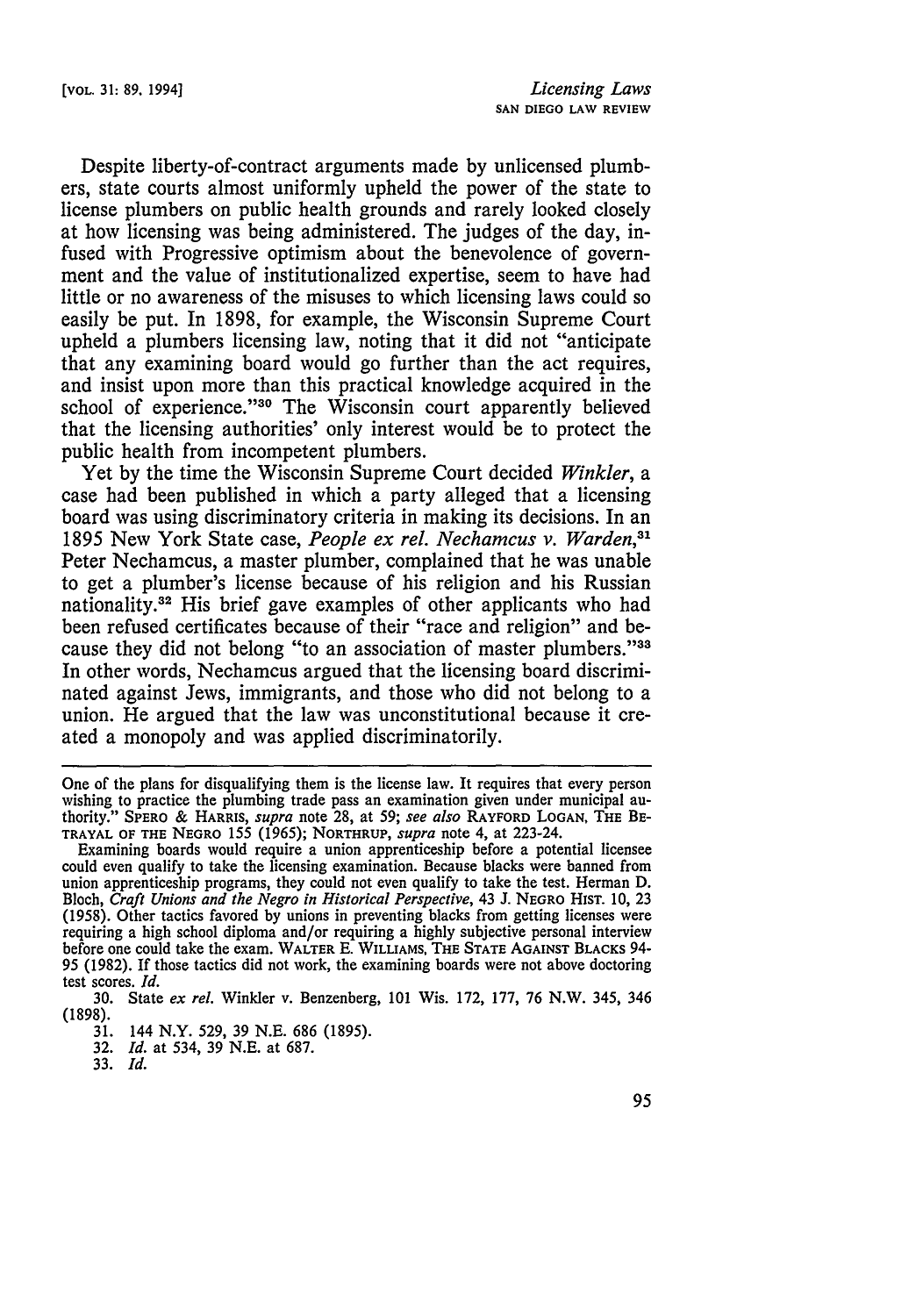The court rejected Nechamcus' argument that the law created a monopoly,<sup>34</sup> and added — despite *Yick Wo* — that it would not strike down licensing laws even if they were applied in a discriminatory manner:

Nor is the constitutionality of an act to be determined by the manner in which its provisions may be carried out by those upon whom devolves the duty of acting as examiners. If they act unfairly or oppressively, as alleged by the relator in his petition, that is conduct which may call for a remedy against the persons who compose the board; but it does not furnish ground for assailing the validity of the statute.<sup>35</sup>

The *Nechamcus* decision led to the exclusion of blacks from plumbing in New York City through union control of licensing,<sup>36</sup> and became an important precedent upholding exclusionary licensing in other states.

Throughout the late 1890s and early 1900s, state courts continued to uphold the licensing of plumbers on public health grounds.37 In one of the most important and widely cited licensing cases, the Ohio Supreme Court upheld the general authority of the state to license plumbers. 8 The court, rejecting a challenge based on *Yick Wo,* cited *Dent* and *Nechamcus* as precedents.39

In the aftermath of this decision, Ohio plumbers' licensing laws, though outwardly passed in order to improve sanitary standards, actually gave control of the field to the racially exclusive plumbers' union.40 The union promptly used the laws to exclude their competition, including black plumbers. 4' As a result, by 1910 only five blacks were licensed as plumbers in the entire city of Cleveland, despite the fact that blacks had once been prominent in the skilled trades there.<sup>42</sup>

None of the plumbers cases discussed above involved black plumbers directly. Nevertheless, the reluctance of the courts to carefully review the substance and application of licensing laws encouraged racist plumbers' unions to boldly push for licensing laws specifically in order to keep blacks out of the profession. A Virginia plumber wrote the following letter, published in the *Plumbers' Journal,* discussing his union's lobbying for a state licensing law that would serve to exclude blacks:

[T]he Negro is a factor in this section, and I believe the enclosed Virginia

38. State v. Gardner, **58** Ohio St. 599, 51 N.E. 136 (1898).

<sup>34.</sup> *Id.* at 539, 39 N.E. at 689.

**<sup>35.</sup>** *Id.*

**<sup>36.</sup>** HERBERT HILL, BLACK **LABOR AND THE AMERICAN LEGAL** SYSTEM **22 (1977).**

<sup>37.</sup> *See, e.g.,* Singer v. Maryland, **72** Md. 464, 19 A. 1044 (Md. **App.,** 1890).

<sup>39.</sup> *Id.* at 609, 51 N.E. at 138.

<sup>40.</sup> DAVID A. GERBER. **BLACK** OHIO **AND** THE COLOR **LINE,** 1860-1915 303 **(1976).** 41. *Id.*

<sup>42.</sup> *Id.;* Hill, *supra* note 6, at 214.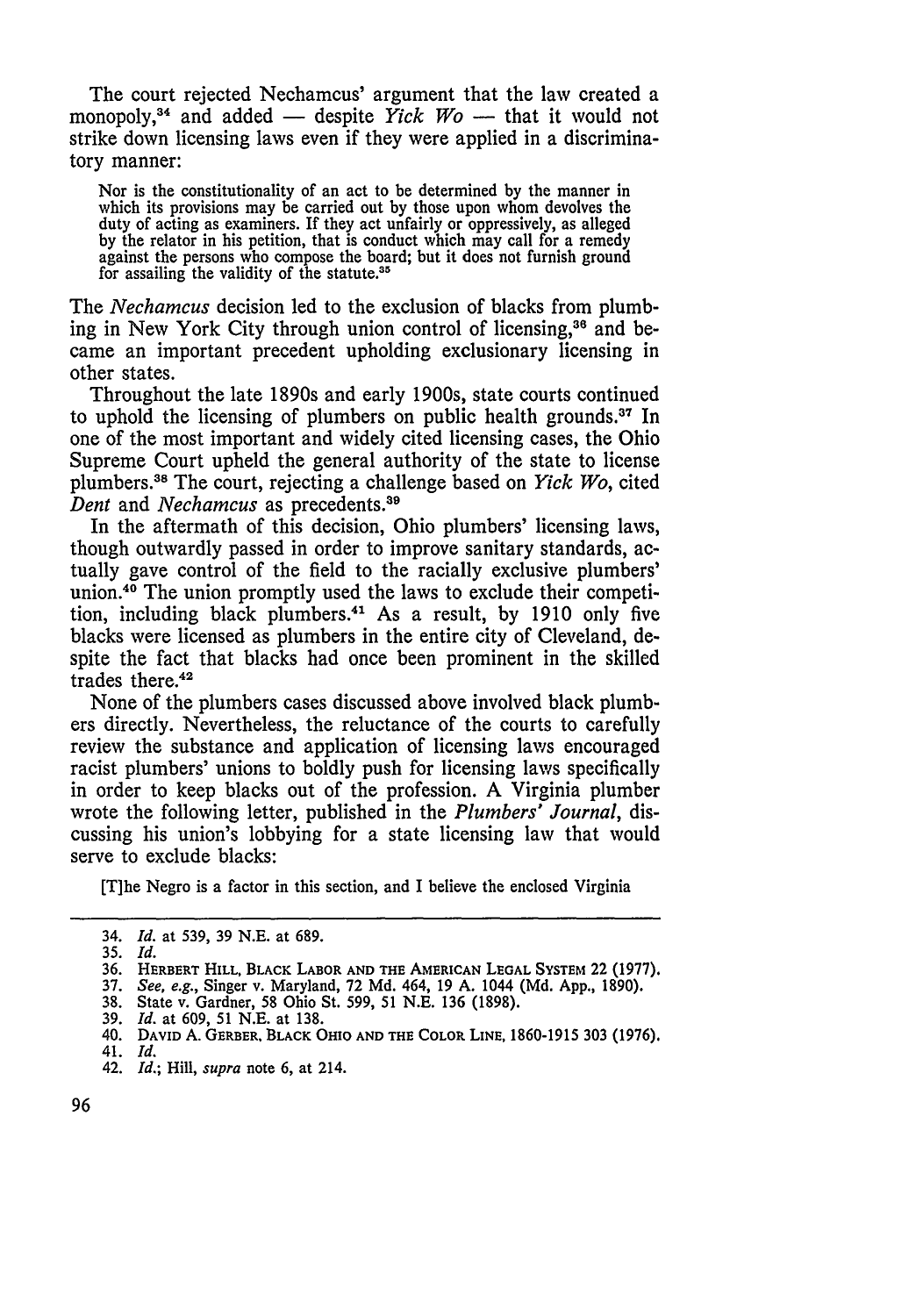state plumbing law will entirely eliminate him and the impostor from following our craft and I would suggest to the different locals that if they would devote a little time and money they would be able to secure just as good if not a better law in their own state.<sup>43</sup>

Despite the discriminatory intent, the bill made no mention of race whatsoever. Rather, the bill provided, among other things, that members from the local plumbers' union should be included on the board of examiners that passes upon the competency of applicants. It was patterned after a similar Kansas statute which was typical **of** the plumbers' license laws found in twenty-four states and Puerto Rico as of 1924. <sup>44</sup>

As the years passed, the courts continued to ignore the abuse of plumbers' licensing laws. Blacks made significant inroads into the plumbing trade in Philadelphia and Chicago until licensing laws were used to exclude them.<sup>45</sup> After such laws were passed, however, blacks could no longer obtain plumbing licenses.<sup>46</sup> Yet the courts proceeded to uphold the laws.<sup>47</sup>

A few state courts did, however, recognize the danger of allowing licensing boards to control entry into the plumbing profession. The Arkansas Supreme Court, in striking down its state's law, declared its suspicion that the law would be misused: "The constitutionality of the act must be tested, not by what the board has actually done, but by the power it actually has. The presumption that public servants will do their duty cannot be indulged in determining whether the act violates the Constitution. '48

These occasional decisions, though, did not stem the overall tide of licensing laws being upheld by state courts. The results of judicial

44. SPERO & **HARRIS,** *supra* note 28, at **59.**

45. *Id.* at **160** Table X.

46. **HILL,** *supra* note 36, at 22; NATIONAL INTERRACIAL **CONGRESS,** TOWARD **IN-**TERRACIAL COOPERATION 123 (1926); SPERO & **HARRIS,** *supra* note 28, at **479-80.**

47. Douglas v. People *ex rel.* Ruddy, 225 **Ill.** 536, 80 **N.E.** 341 (1907); Rock v. City of Philadelphia, **127** Pa. Super. 143, 191 **A.** 669 (Super. Ct. 1937), *afl'd,* 328 Pa. **382, 196 A. 59 (1938).**

48. Replogle v. City of Little Rock, 166 Ark. 617, 628, 267 S.W. 353, 356 (1924); *see also* Dewell v. Quarles, 180 Ga. 864, 181 S.E. 159 (1935). Note the contrast between *Replogle* and *Nechamcus.* In the former case, the court held that the mere potential for abuse was enough to render a law invalid. In *Nechamcus,* however, the court held that even evidence of abuse is not sufficient to invalidate a law.

<sup>43.</sup> Letter from C. H. Perry to the Plumbers' J., 16 (Feb. 1905), *quoted in* SPERO & **HARRIS,** *supra* note **28,** at 478; *see also* PLUMBERS, **GAS AND STEAM** FITTERS **OFFICIAL JOURNAL,** Jan. 1905, at 10, *quoted in* SPERO **&** HARRIS, *supra* note 28, at 481: "There are about ten Negro skate plumbers working around here [Danville, Va.] doing quite a lot of jobbing and repairing, but owing to the fact of not having an examining board it is impossible to stop them, hence the anxiety of the men here to organize."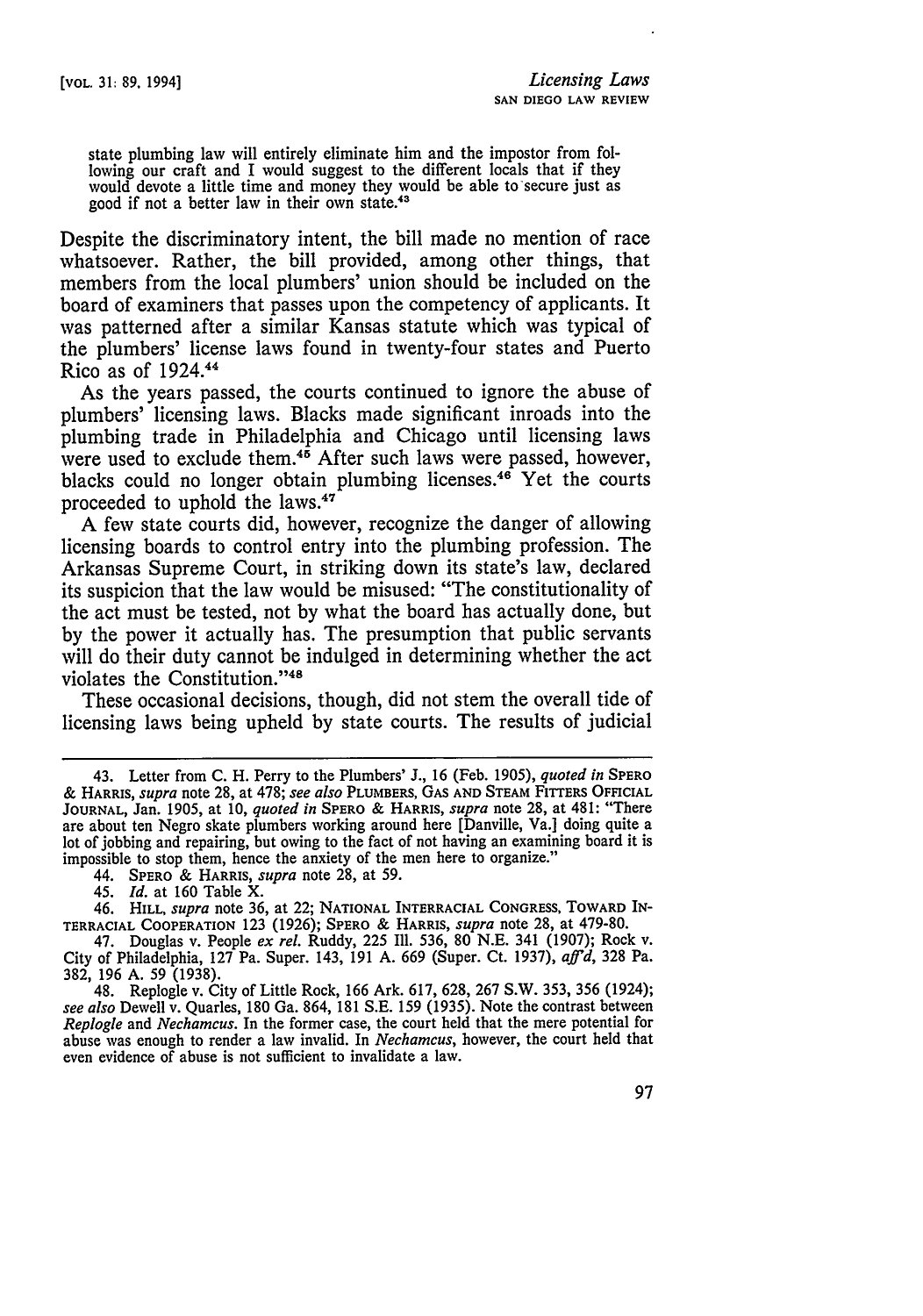acquiescence to the licensing system, combined with other factors benefiting the plumbers' union, particularly inspection laws.<sup>49</sup> discriminatory government funding of vocational training,<sup>50</sup> and local government's inability or unwillingness to curb union violence against black competitors.<sup>51</sup> were disastrous for blacks.<sup>52</sup>

The exact effect of licensing laws on black plumbers is difficult to quantify because most surveys of black occupational status underestimate the effect of licensing **by** relying on self-reported census occupational data. Such data are skewed because many black plumbers -- including Justice Clarence Thomas' grandfather<sup>53</sup> - have traditionally been forced to work in the underground economy without licenses, or to pay whites to "officially" do the plumbing work actually done by blacks.<sup>54</sup>

We do know that the efforts of the plumbers' unions to keep blacks from getting licenses were extraordinarily successful. To take a few examples, a **1953** state investigation disclosed that out of **3,200** licensed plumbers in Maryland, only two were black.<sup>55</sup> The first black passed a plumbers' licensing exam in Colorado in **1950 -** and only after pressure from civil rights authorities.<sup>56</sup> Only one black plumber was licensed in Charlotte, North Carolina in **1968. 7** As late as **1972,** only one black plumber was licensed in all of Montgomery

*50.* ROBERT C. WEAVER, NEGRO LABOR: A NATIONAL PROBLEM 42-43 (1947); *see also* RAY MARSHALL, *The Negro in Southern Unions, in* THE **NEGRO AND THE** AMERI-**CAN** LABOR MOVEMENT 128, 135 (Julius Jacobson ed., 1968).

51. To take just one example, the Urban League reported the case of a black plumber who unsuccessfully tried to join the Journeyman Plumbers' Union for several years. His work was bombed several times. NAT'L **URBAN LEAGUE,** *supra* note **28,** at 134.

*52. See* FLORENCE PETERSON, AMERICAN LABOR UNIONS 88-89 (1945); MAR-**SHALL,** *supra* note 50, at 145 (municipal licensing laws, along with apprenticeship restrictions, severely limited black opportunity in plumbing field).

**53.** PACIFIC **INSTITUTE** FOR PUBLIC POLICY, *Clarence Thomas Interviewed by* Bill *Kaufman, in* FREE MINDS & FREE MARKETS 142 (Robert W. Poole, Jr., & Virginia I. Postrel eds., 1993) (quoting an interview with Clarence Thomas in Washington, D.C. in 1987).

54. The white plumbers did not interfere with black plumbers if they only worked in black neighborhoods or did dirty work that union plumbers did not want. BENJAMIN SHIMBERG **ET AL, OCCUPATIONAL LICENSING: PRACTICES AND POLICIES 116 (1973);** MARSHALL, supra note 50, at 145.

**55.** SHIMBERG **ET AL,** supra note 54, at **116.** Licensing of plumbers was upheld in Maryland in Singer v. Maryland State, **72 Md.** 464, 19 **A.** 1044 (1890).

56. Plumbers' licensing laws in Colorado were upheld in Evans v. City of Denver, **79** Colo. 533, 247 P. **173** (1926) (upholding conviction of helpers and apprentices for acting as journeymen without a license).

**57.** Zachary Dyckman, An Analysis of Negro Employment in the Building Trades **73 (1971)** (unpublished Ph.D. dissertation, Yale University, available at Yale University Sterling Memorial Library).

<sup>49.</sup> White inspectors, recruited from the plumbers' union, refused to approve work done by blacks. NORTHRUP, *supra* note 4, at 24. Such laws were routinely upheld once licensing itself was upheld. *See, e.g.,* City of New Castle v. Withers, 291 Pa. 216, 139 A. 860 (1927).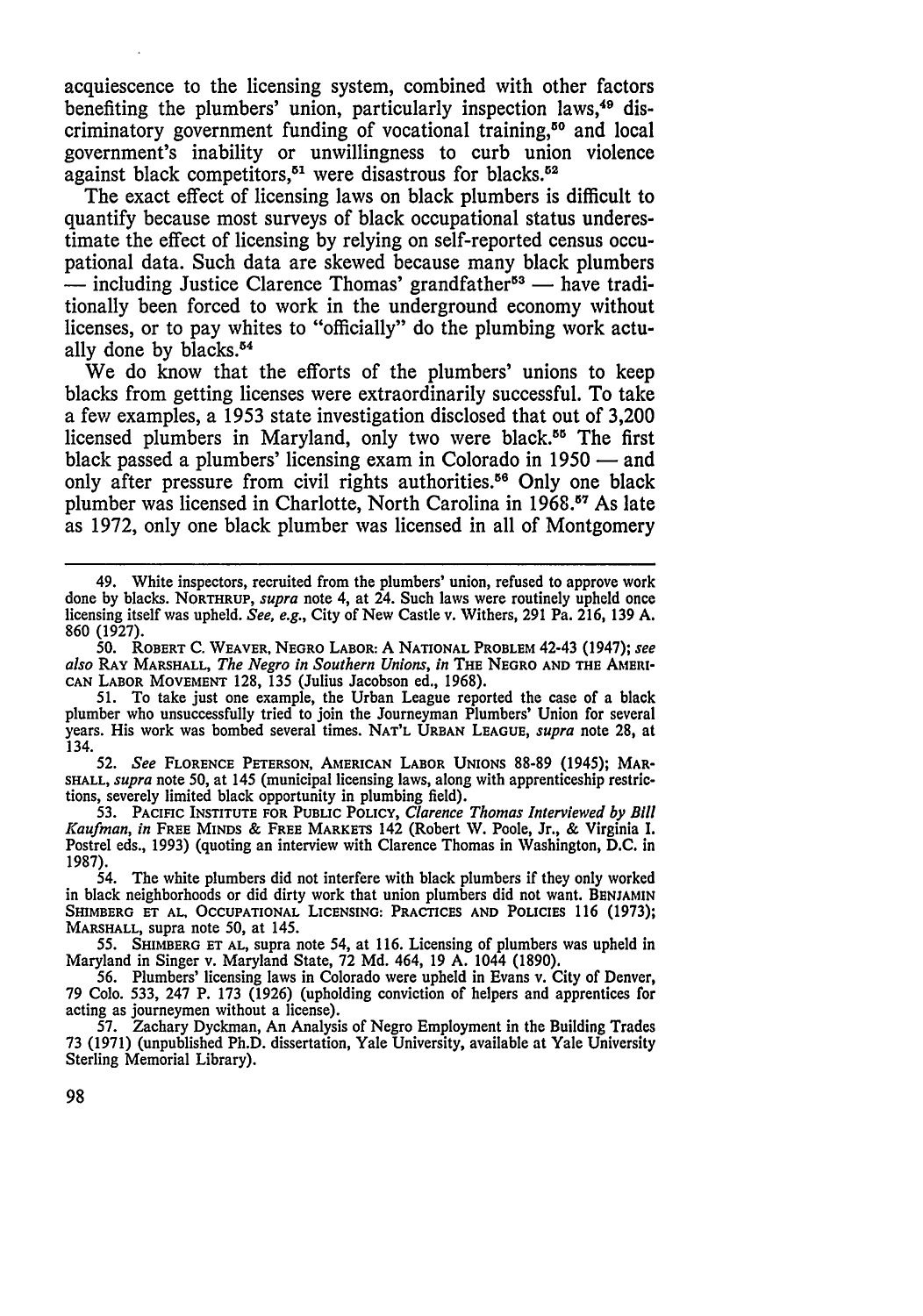County, Alabama, and he was only able to get his license after a ferocious struggle with the local plumbers' union.<sup>58</sup> By the early 1970s, very few black plumbers were licensed in the United States.<sup>59</sup>

## *C. Barber Licensing Laws*

In the late 19th century, southern blacks had a near monopoly on the barber profession.<sup>60</sup> Many northern blacks worked as barbers as well. Overall, in 1890 20.5% of the barbers and hairdressers in the United States were black.<sup>61</sup> However, because of an increase in immigrant barbers, as well as other factors, many whites started to patronize only white barbers.<sup>62</sup> By 1910, only about 11% of American barbers, beauticians, and manicurists were black.<sup>63</sup> Encouraged by this decline, white barbers soon aspired to use the legal system to totally limit black barbers to black customers.

White barbers were sometimes less than subtle in their attempts to monopolize white customers. In 1926, the Atlanta City Council passed an ordinance requiring barbers to only serve members of their own race.<sup>64</sup> Unlike many facially neutral laws that served intentionally or unintentionally to advantage white workers at the expense of blacks, this law caused an uproar among both blacks and sympathetic whites.<sup>65</sup> The City modified the ordinance to prohibit black barbers from serving white women or children under fourteen years old and to require them to close their shops at seven every night.<sup>66</sup> The Chamber of Commerce, however, fearful of bad publicity for the city and of further restrictions on black workers which might hurt its members, provided lawyers to fight the law in the courts.<sup>67</sup> A group of independent black barbers, and white barbers who employed blacks, challenged the law.68 The result was that in 1927 the

**<sup>58.</sup> SHIMBERG ET AL,** *supra* note 54, **at 112-13.**

**<sup>59.</sup> HERBERT** R. **NORTHRUP, ORGANIZED LABOR AND THE NEGRO xb (1971).**

**<sup>60.</sup> HILL,** *supra* **note 36, at 15; GASTON,** *supra* **note 9,** at **270.**

**<sup>61.</sup> WILLIAM ScoTr, THE JOURNEYMAN BARBERS' INTERNATIONAL UNION OF AMERICA,** 44 **n.27 (1936)** *(citing* **ELEVENTH CENSUS OF THE UNITED STATES 354-55 (1890)).**

**<sup>62.</sup>** *See, e.g.,* **RICHARD WRIGHT, THE NEGRO IN PENNSYLVANIA:** A **STUDY IN EC-ONOMIC HISTORY 75-76 (1911) (black barbers lost most of their** white **customers, but** retained **their** black **customers).**

**<sup>63.</sup>** Culled **from 1910** census **data. TWELFTH CENSUS OF THE UNITED STATES (1910).**

<sup>64.</sup> **GASTON,** *supra* **note 9, at 293.**

**<sup>65.</sup>** *Id.* **at** 293-94.

**<sup>66.</sup>** *Id.* **at** 294.

**<sup>67.</sup>** *Id.* **at 293-95.**

**<sup>68.</sup>** *Id.* **at** 294.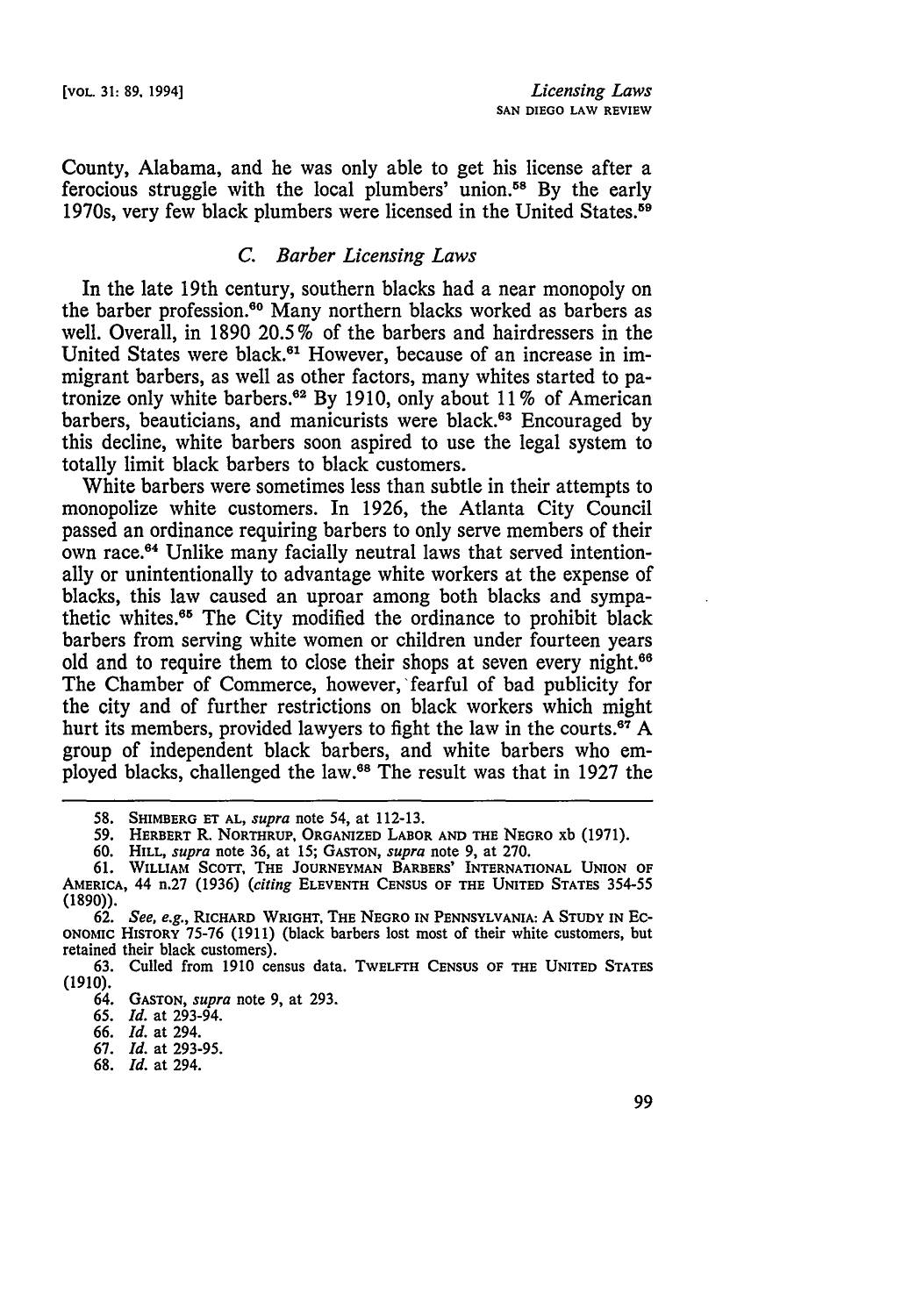Georgia Supreme Court struck it down as a violation of equal protection, property rights, and substantive due process.<sup>69</sup>

Usually, though, laws that served to restrict black barbers were facially neutral and seemed to have nothing to do with race at all.<br>The Norfolk (Va.) Journal and Guide, a black weekly, complained that such a law, however, had as certainly been designed "to effectively limit the opportunity of colored persons to follow the trades if it had been openly drafted to accomplish that purpose."<sup>70</sup> The bill that the *Journal and Guide* opposed mandated that licenses would only be issued to those who had served as registered apprentices for eighteen months and had passed an examination given by the Board of Examiners. One could only become a registered apprentice if one graduated from a school of barbering approved by the Board. Schools of barbering would be prohibited from accepting applicants having less than an eighth grade or equivalent education.<sup>71</sup>

These facially neutral regulations were, in fact, discriminatory, the paper editorialized. First of all, the newspaper noted that no existing barbers' school would admit blacks, and it predicted that the board would simply refuse to license any new school that did. Moreover, "prejudice or politics involved with organized labor's voting strength might easily operate through the board to destroy the usefulness of Negro barbering schools and, of course, cut off the source of apprentices."<sup>72</sup> Also, according to the editors, many blacks in the state could not meet the eighth grade educational requirements and, even if they could, many could not afford to spend six months at a barbering college.73 "The proposed barbers' licensing law is a real menace to the economic opportunity of colored people," the *Journal and Guide* warned. "The social consciousness and responsibility of the State must be aroused against this pernicious measure, masquerading as a public health effort, but obviously an organized labor union project drawn in the special interest of white organized labor."74

<sup>69.</sup> Chaires v. Atlanta, 164 Ga. 755, 139 S.E. 559 (1927). Several years earlier, a Michigan court had struck down a law banning aliens from becoming licensed barbers. Templar v. Board of Barbers, 131 Mich. 254, 90 N.W. 1058 (1902). States of Idaho, Iowa, and Wisconsin later made citizenship a requirement for licensing. **IDAHO** CODE § 53-606 (1931); IOWA **CODE** § 2585-613 **(1931);** WIs. **STAT.** § 158.08 (1931). 70. *The Proposed Barbers Licensing Law,* NORFOLK **J.** & GUIDE, Aug. 3, 1929

<sup>(</sup>editorial page). The editors note that the discriminatory aspects of this law "are basi-cally simiar to the provisions employed by organized labor to bar members of the colored race from many skilled trades." *Id.*

<sup>71.</sup> *Id.*

<sup>72.</sup> *Id.*

<sup>73.</sup> *Id.*

<sup>74.</sup> *Id.* The Journeyman Barber's Union did not generally admit blacks. **NAT'L URBAN LEAGUE,** *supra* note 28, at 155. The union's official policy, however, was that it did admit blacks. ScoTr, *supra* note 61, at 43-44. Some local chapters of the union, particularly in the North, apparently did admit blacks, while many did not. Discrimination by the Barbers' union apparently increased between the turn of the century, when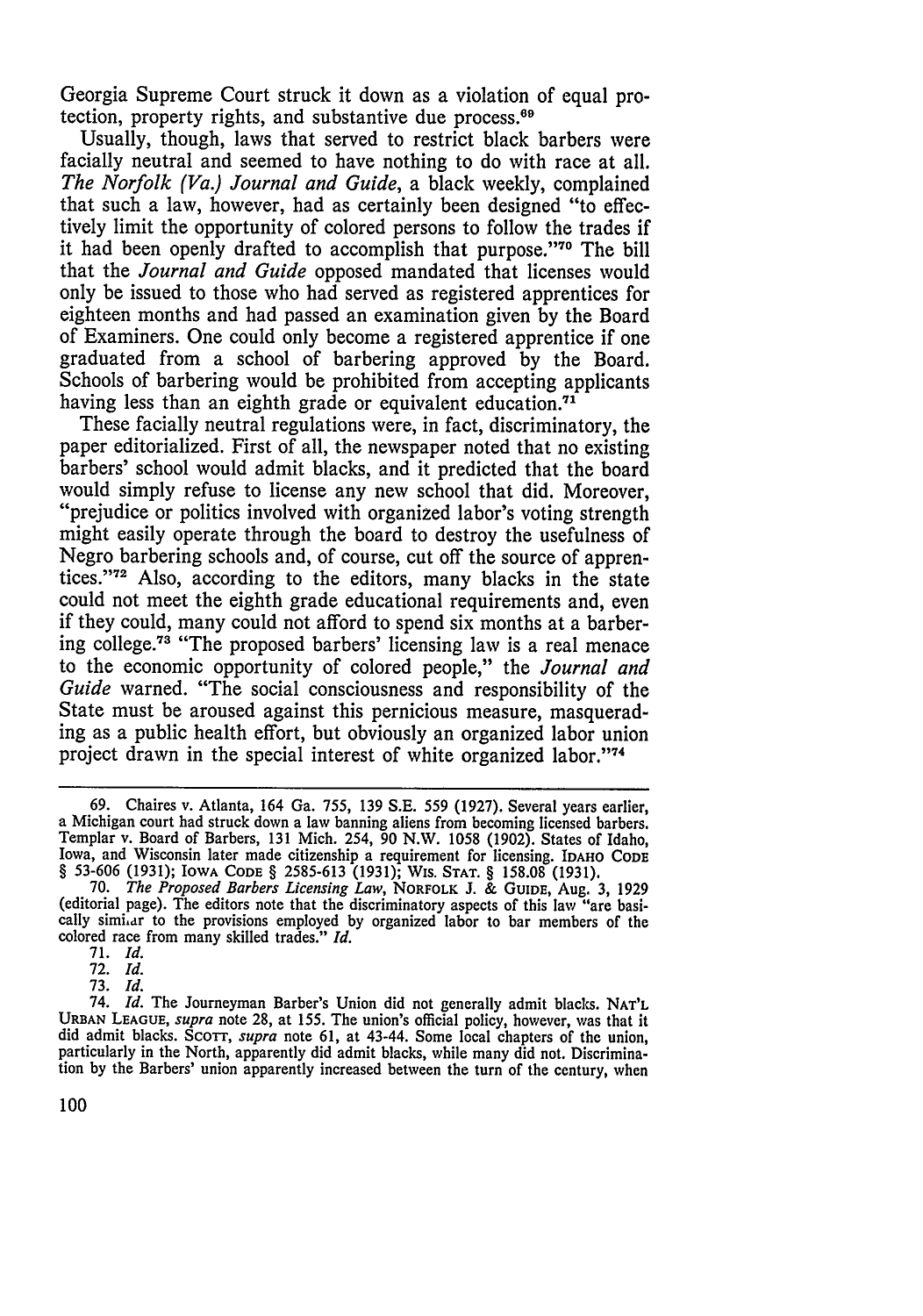The proposed Virginia law was supported by the Virginia Federation of Labor and other trade unions, and was vigorously opposed by the Virginia Commission on Interracial Relations.<sup>75</sup> Opponents of the bill argued that the proposed board of three white barbers could sooner or later eliminate all black barbers on one pretext or other.<sup>76</sup> As one commentator noted, if under licensing a certain black barber shop is taking too much business from its white rivals, "a question or two [from a board of white barbers] to the operator concerning sebaceous glands and the problem is quickly solved."<sup>77</sup> Ben Taylor, a black barber, testified that his colleagues would "whiten the mountains with their bones" and "dye old Virginia with their blood" rather than submit to be licensed by a State board of barber examiners.<sup>78</sup>

While the proposed Virginia law went down to defeat.<sup>79</sup> by 1941 every state except Virginia and New York had barbers' licensing laws. In those two states, however, local government stepped in to fill the gap.80 The laws often had many of the elements objected to by the *Journal and Guide.* Indeed, while it seemed obvious to the *Journal and Guide* that the Virginia bill was purposely aimed to restrict black barbers, it was actually typical of license laws lobbied for by unions and passed by many states, including those with few, if any, black barbers.<sup>81</sup> Unions successfully designed the laws to prevent the licensure of the poorest and least-educated barbers and potential barbers,<sup>82</sup> a greatly disproportionate percentage of whom were black, and union-dominated licensing boards undoubtedly applied facially neutral licensing standards in a discriminatory fashion, as predicted by the *Journal and Guide.*

Blacks were not mute in the face of this threat to their livelihood. In Ohio, the barbers' union tried to pass licensing legislation that

78. *Id.*

79. *Id.*

81. *See* ScoTT, *supra* note 61, at 80-84.

the union's nondiscriminatory policy was set, and the 1930s. Scorr, *supra* note 61. In 1903, 1000 members of the Journeymen Barbers' Union were black, but by 1928 only **239** were black. **SPERO** & HARRIS, *supra* note **28,** at **76** Table I.

<sup>75.</sup> Virginius Dabney, *Negro Barbers in the South,* THE NATION, July 16, 1930, at 64.

<sup>76.</sup> *Id.* at 65.

<sup>77.</sup> *Id.*

<sup>80.</sup> David Fellman, *A Case Study in Administrative Law - The Regulation of Barbers,* 26 WASH. U. L.Q. 213, 214-15 n.1 (1941).

<sup>82.</sup> *Id.* at 87.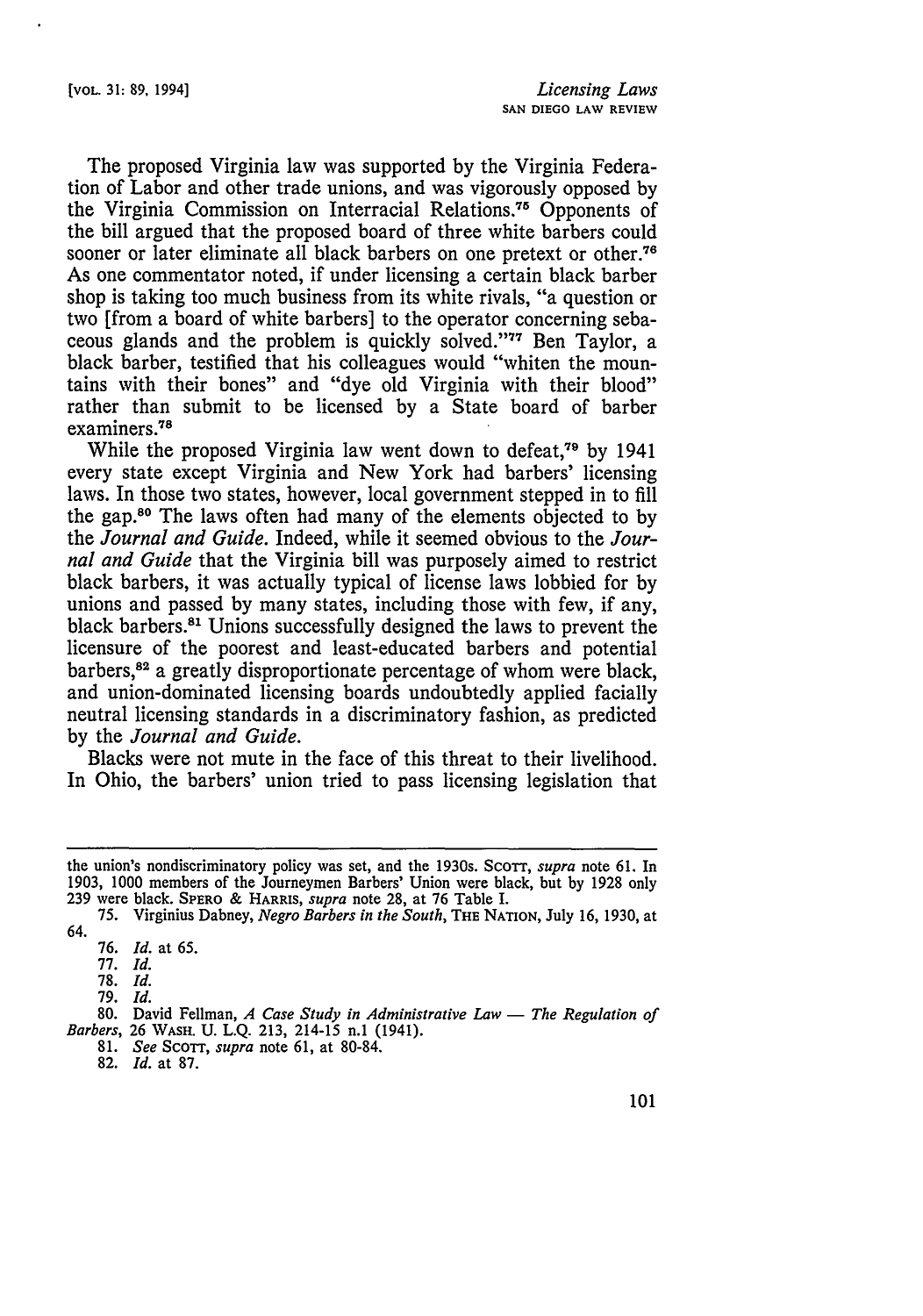blacks believed would effectively drive them out of the trade, although the law was probably not designed for that purpose. Black barbers and non-union white barbers successfully opposed such bills in 1902, 1904, 1910, and 1913, but a licensing law finally passed in 1915 after some issues of contention were compromised. 83 Black barbers in West Virginia, meanwhile, managed to convince the state government to protect their interests through a statutory requirement that one member of the four man examination board be black.<sup>84</sup>

While black barbers and their allies had some success in blocking licensing in the state legislatures, they often failed. Opponents of licensing then turned to the courts, but only rarely managed to per- suade judges that licensing laws violated their right to occupational liberty. Beginning in about 1900, cases almost uniformly upheld licensing of barbers.<sup>85</sup> Even the Washington State Supreme Court, which declared licensing of plumbers to be unconstitutional the year before, upheld it for barbers, over a vigorous dissent by Justice Rudkin, who demonstrated how little the provisions of the law related to public health.<sup>86</sup>

Minnesota had passed the first barbers' licensing law in 1897 and other states quickly followed suit.<sup>87</sup> As with plumbers, the major effect of licensing of barbers was not necessarily to keep blacks out of the field, but to prevent their licensure. Ironically, the unionized barbers' racism protected blacks to some extent from the effects of licensing laws. If union members discovered an unlicensed black barber who continued to serve white customers, the union would complain to the authorities. White union barbers, though, had no interest in serving black customers. Legal authorities, therefore, did not harass unlicensed black barbers as long as they restricted their trade to black neighborhoods.

Barbers' licensing laws continue to have a negative effect on blacks. As late as the early 1980s researchers reported that unlicensed black barbers and beauticians commonly practiced their trade in the inner city because of difficulty in getting licensed,<sup>88</sup> thereby saving their careers, but sacrificing their level of income.<sup>89</sup>

87. ScoTT, *supra* note 61, at 79.

**<sup>83.</sup>** GERBER, *supra* note 40, at **335-36 &** n.44.

<sup>84.</sup> W. VA. **CODE** § 1409(41) (1936).

**<sup>85.</sup>** FRIEDMAN, *supra* note 5, at 518; *see* Annotation, *Constitutionality of Statute Regulating Barbers,* 20 A.L.R. 1111; Annotation, *Validity of Statute or Ordinance Regulating Barbers,* 98 A.L.R. 1088; *see* Fellman, *supra* note 80.

<sup>86.</sup> State v. Walker, 48 Wash. 8, 92 P. **775,** 778 (1907).

<sup>88.</sup> Stuart Dorsey, *Occupational Licensing and Minorities,* 7 L. & **HUMAN** BEHAV. 171, 177, 179 (1983). 89. *Id.* at 177.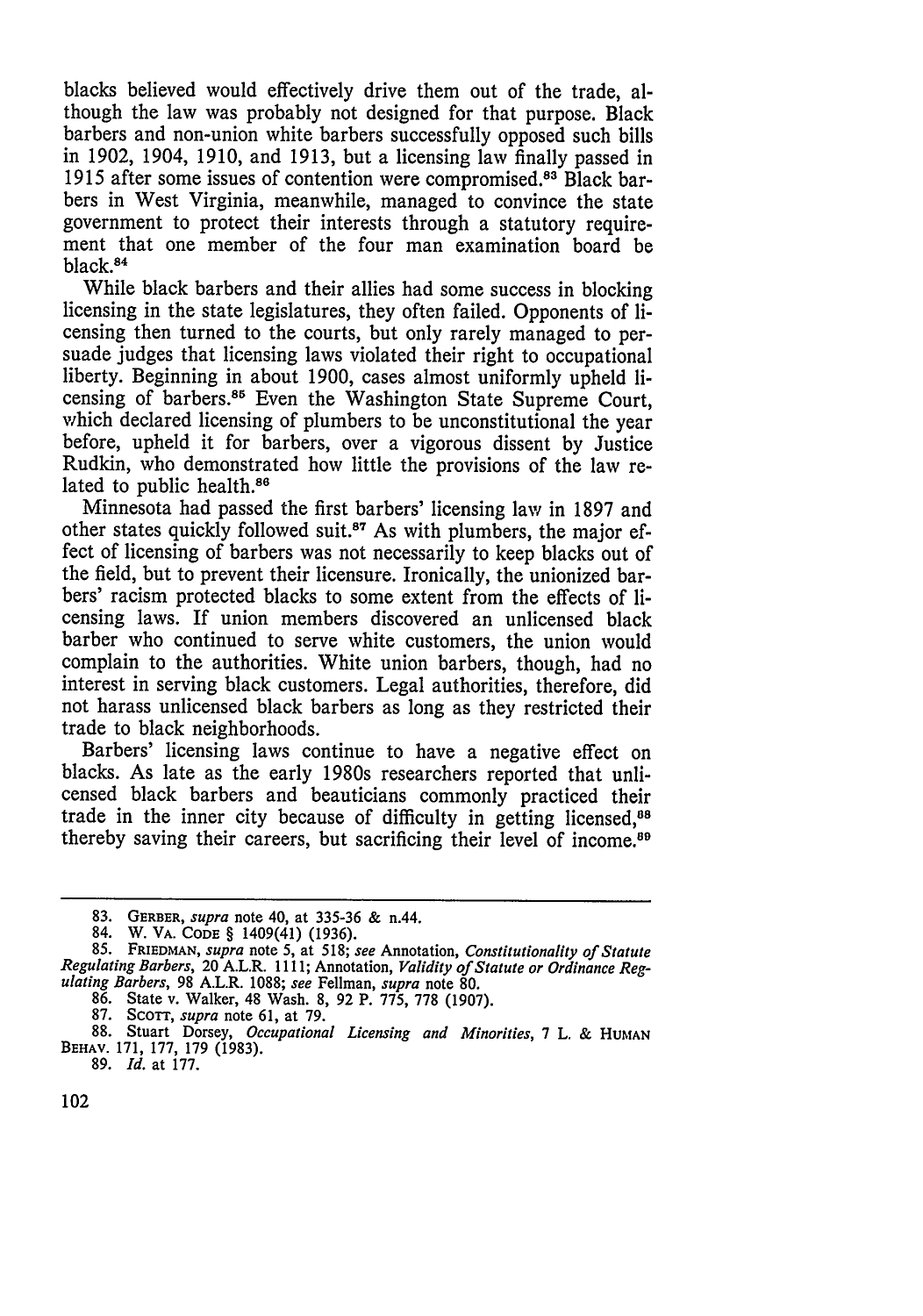Interestingly, the reasons blacks have trouble getting barbers' licenses today are remarkably similar to some of the problems the *Journal and Guide* foresaw from the proposed Virginia law: blacks often cannot afford trade school tuition (where students are taught how to pass the exams) and have generally inferior educational opportunity.<sup>90</sup>

One relatively recent study of cosmetology licensing found that while the failure rates of blacks and whites on the practical part of the examination were about even, blacks failed the written portion of the examination at a much higher rate than whites. Qualified black beauticians were unable to get licensed because they could not answer questions that were only tangentially related to their jobs.<sup>91</sup> Besides those who failed the test, one must consider the many others who are discouraged from taking it because they do not believe they can pass. The situation surely was far worse in the days when the tests were often intentionally used to exclude blacks.

#### **CONCLUSION**

The licensing laws discussed above are merely the tip of the iceberg. Not only have other licensing laws also served to exclude blacks from the skilled trades, but a variety of other economic regulations have contributed to the economic plight of blacks. For example, as I have argued elsewhere, 92 Depression era labor legislation contributed greatly to the rise of the black underclass. Further research would undoubtedly uncover other examples.

Too many legal scholars and historians ignore this sorry history of government intervention into the labor market when focusing on civil rights issues, because they focus solely on private discriminatory behavior instead. Regardless of what one thinks of Professor Epstein's overall thesis, it should be recognized that he has done the legal community a great service by reminding it that the source of some of the economic disparity between whites and blacks is past government provision of de jure monopoly power to white dominated interest groups. While that is obviously only part of the story, the example of

<sup>90.</sup> *Id.* at 173.

**<sup>91.</sup>** Stuart Dorsey, *The Occupational Licensing Queue,* 15 J. **HUMAN** RESOURCES 424 (1980).

<sup>92.</sup> David E. Bernstein, *The Davis-Bacon Act. Vestige of Jim Crow,* 13 **NAT'L** BLACK L.J. (forthcoming 1994); David E. Bernstein, *Roots of the Underclass: The Decline of Laissez-faire Jurisprudence and the Rise of Racist Labor Legislation,* 43 AM. U. L. **REV.** 85 (1993).